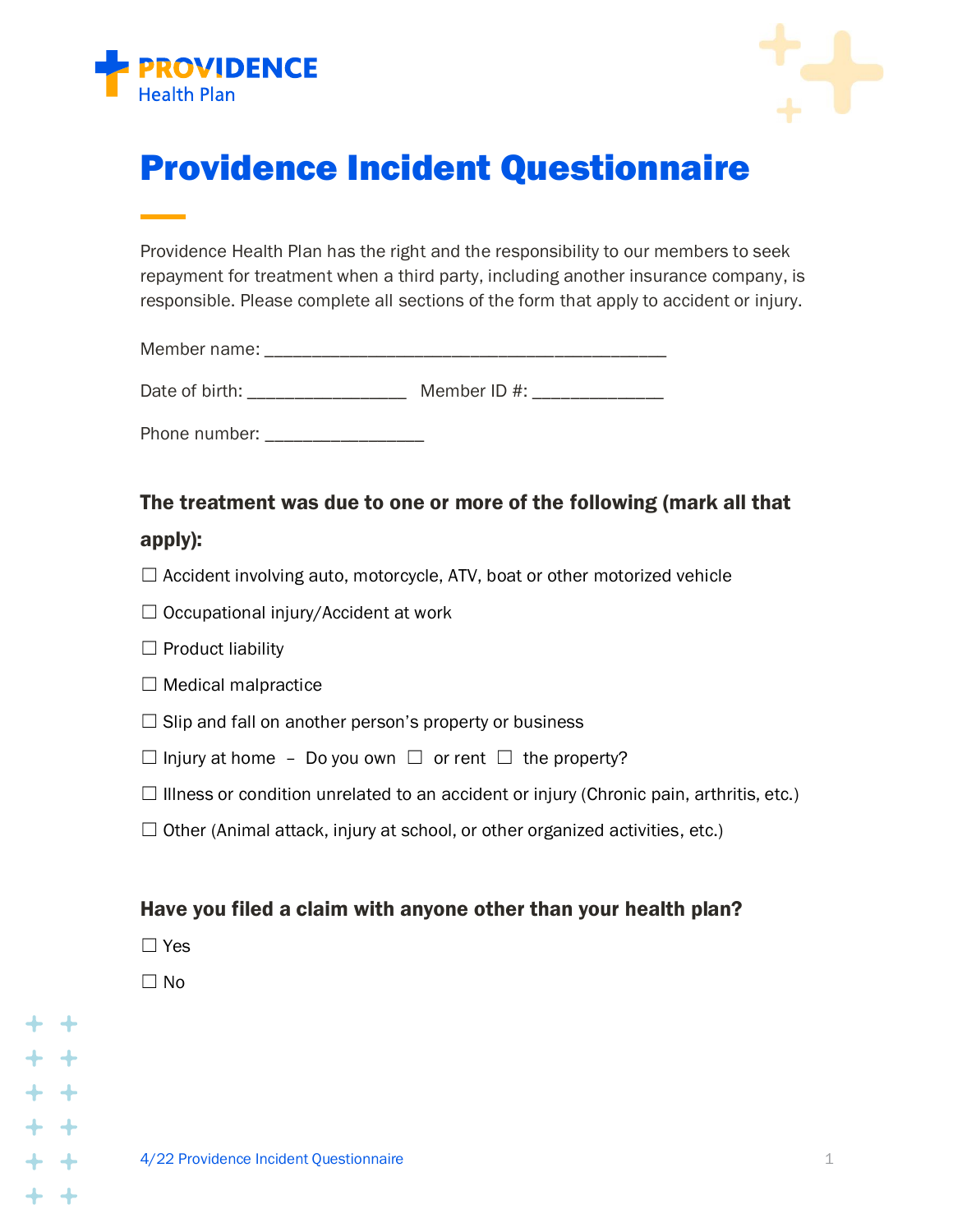

 $+ +$ 

 $+ +$ <br> $+ +$ <br> $+ +$ 

 $+ +$ 

 $+ +$ 



| Are you still treating for this injury/illness?              |                                                                        |
|--------------------------------------------------------------|------------------------------------------------------------------------|
| $\Box$ Yes                                                   |                                                                        |
| $\Box$ No                                                    |                                                                        |
| If no, what was the date of last treatment? ________________ |                                                                        |
|                                                              |                                                                        |
| Provide details - list injury/injuries                       |                                                                        |
|                                                              |                                                                        |
|                                                              |                                                                        |
|                                                              |                                                                        |
|                                                              |                                                                        |
|                                                              |                                                                        |
|                                                              | If someone else is responsible for your injury/payment of your claims: |
|                                                              |                                                                        |
|                                                              |                                                                        |
| Did you file a claim? Yes $\Box$ No $\Box$                   |                                                                        |
|                                                              |                                                                        |
|                                                              |                                                                        |
|                                                              |                                                                        |
|                                                              |                                                                        |
|                                                              |                                                                        |
|                                                              |                                                                        |
|                                                              |                                                                        |
|                                                              |                                                                        |
|                                                              |                                                                        |
|                                                              |                                                                        |
| 4/22 Providence Incident Questionnaire                       | 2                                                                      |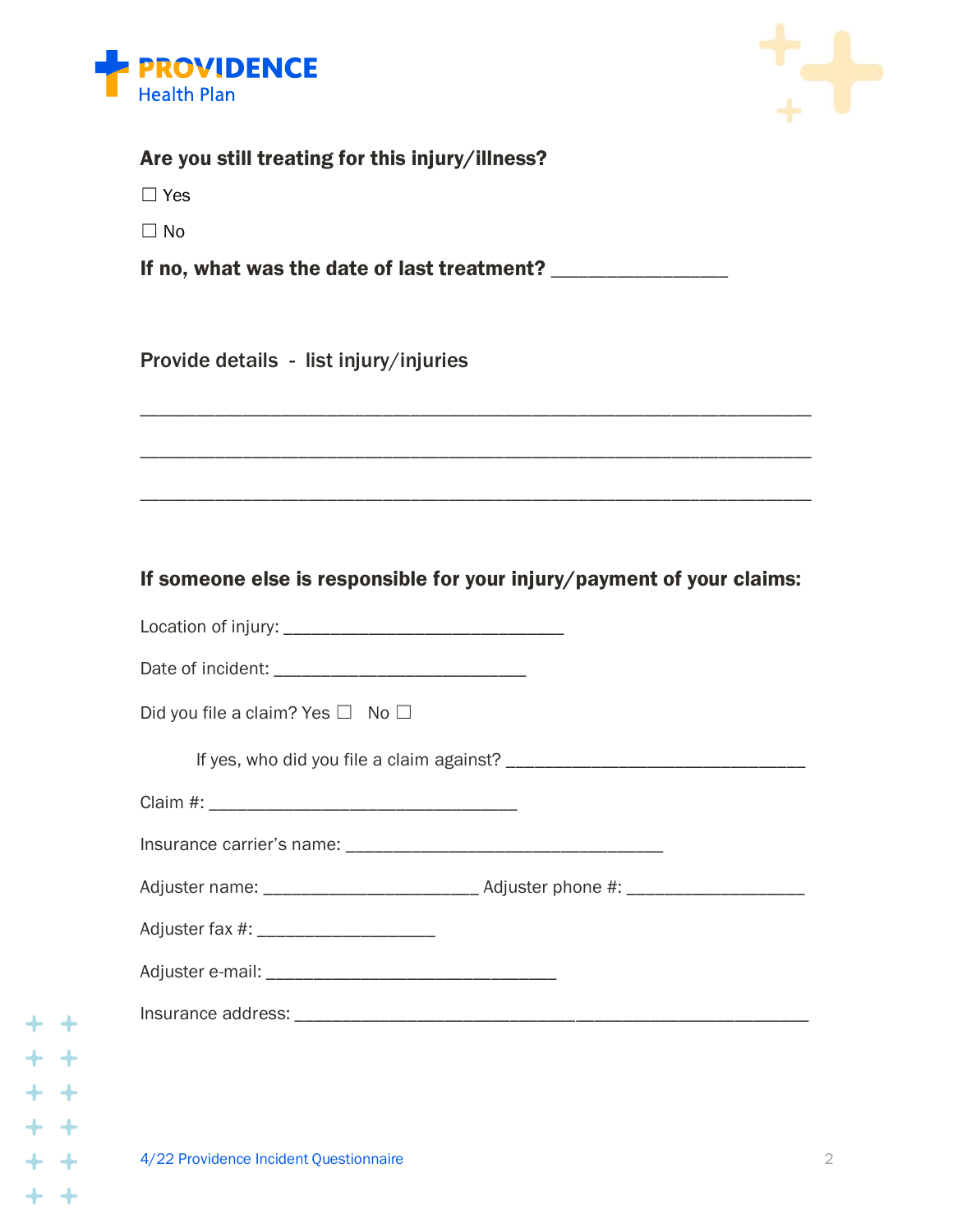



## Motor vehicle accident

| Number of vehicles in accident: _______                                              |
|--------------------------------------------------------------------------------------|
| Are other people injured also members of your health plan?                           |
| Yes $\Box$ No $\Box$                                                                 |
|                                                                                      |
| Was anyone else at fault? Yes $\Box$ No $\Box$                                       |
| Did you file a claim? Yes $\Box$ No $\Box$                                           |
|                                                                                      |
|                                                                                      |
| Your automobile insurance information                                                |
|                                                                                      |
|                                                                                      |
| Claim #: ________________________                                                    |
| Insurance carrier's name (of you or vehicle owner): ____________________________     |
|                                                                                      |
|                                                                                      |
|                                                                                      |
|                                                                                      |
| Does this policy carry Personal Injury Protection (PIP) or medical payment coverage? |
| Yes $\square$<br>No <sub>1</sub>                                                     |
|                                                                                      |
|                                                                                      |
| 4/22 Providence Incident Questionnaire                                               |

 $+ +$ 

 $+ +$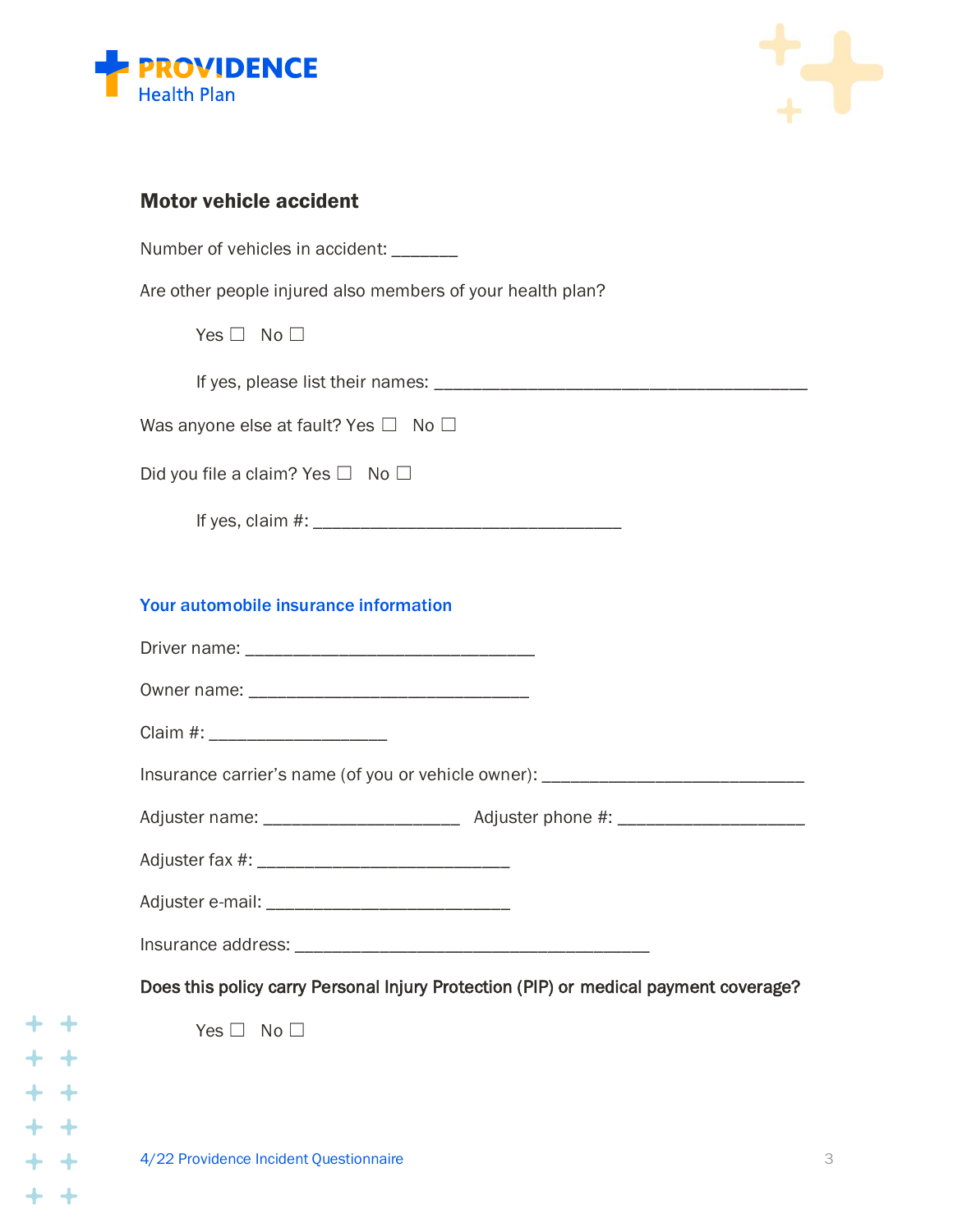



#### Other driver(s) automobile insurance information

| Does this policy carry Personal Injury Protection (PIP) or medical payment coverage?                |
|-----------------------------------------------------------------------------------------------------|
| Yes $\Box$ No $\Box$                                                                                |
|                                                                                                     |
| <b>Workers' compensation claim</b>                                                                  |
| Did you file a workers' compensation claim? Yes $\square$ No $\square$                              |
|                                                                                                     |
| If yes, was your claim approved? Yes $\Box$ No $\Box$                                               |
| If no, are you appealing the denial? Yes $\Box$ No $\Box$                                           |
|                                                                                                     |
| Employer's phone #: ______________________                                                          |
|                                                                                                     |
|                                                                                                     |
| Adjuster name: _________________________________ Adjuster phone #: ________________________________ |
|                                                                                                     |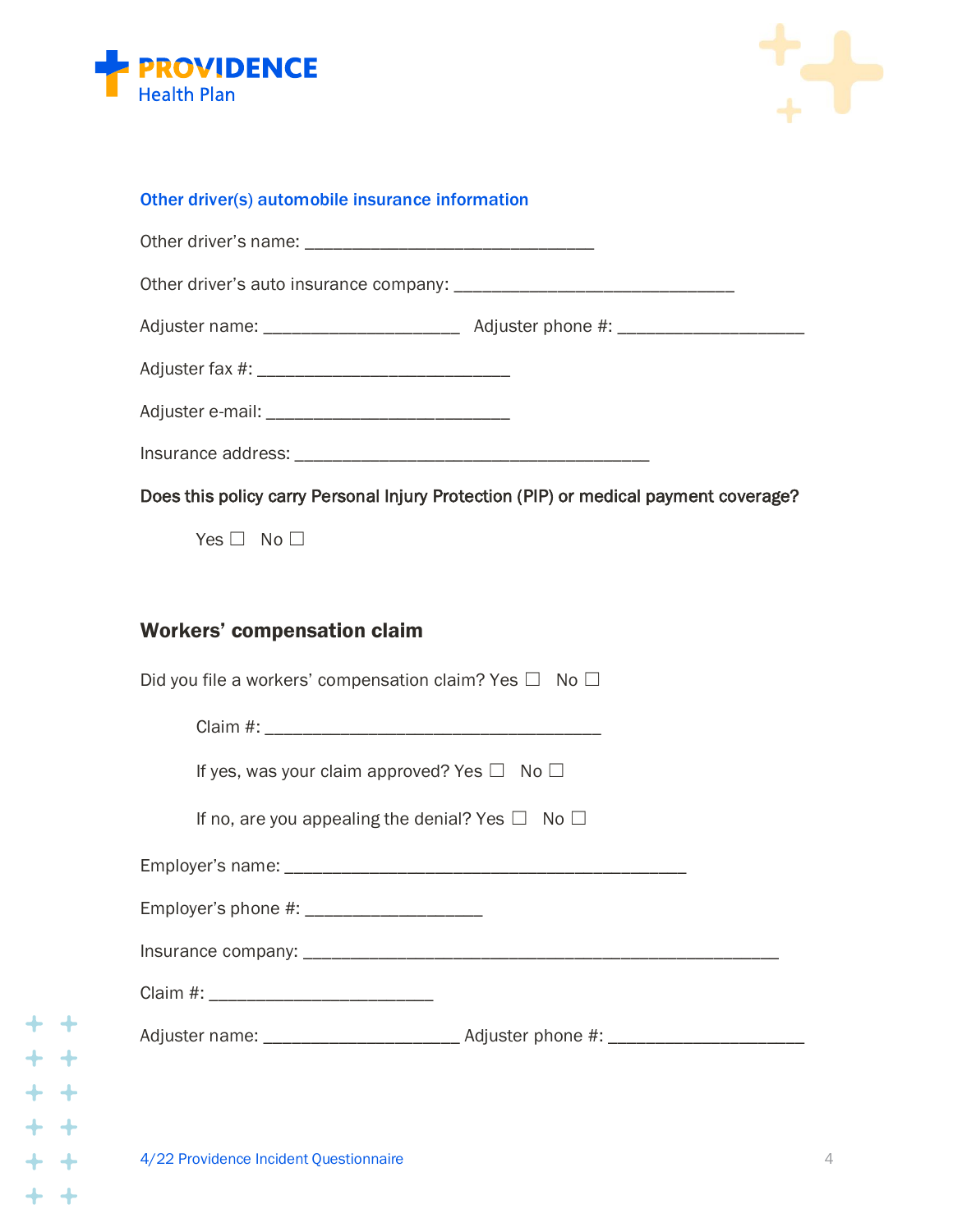



| Adjuster fax #: |  |
|-----------------|--|
|                 |  |

Adjuster e-mail: \_\_\_\_\_\_\_\_\_\_\_\_\_\_\_\_\_\_\_\_\_\_\_\_\_\_\_

Insurance address: \_\_\_\_\_\_\_\_\_\_\_\_\_\_\_\_\_\_\_\_\_\_\_\_\_\_\_\_\_\_\_\_\_\_\_\_\_\_

# Attorney information (if applicable)

| Attorney E-Mail: _________________________________ |  |
|----------------------------------------------------|--|

## **Settlement**

If you filed a claim for any reason, did you receive a settlement? Yes  $\Box$  No  $\Box$ 

If yes, what was the date of the settlement? \_\_\_\_\_\_\_\_\_\_\_\_\_\_\_\_\_\_\_

Settlement amount? \_\_\_\_\_\_\_\_\_\_\_\_\_\_\_\_\_\_\_\_\_

|         | $+ +$ |
|---------|-------|
| + +     |       |
|         | $+ +$ |
| $+$ $+$ |       |
|         | $+ +$ |
|         | $+ +$ |